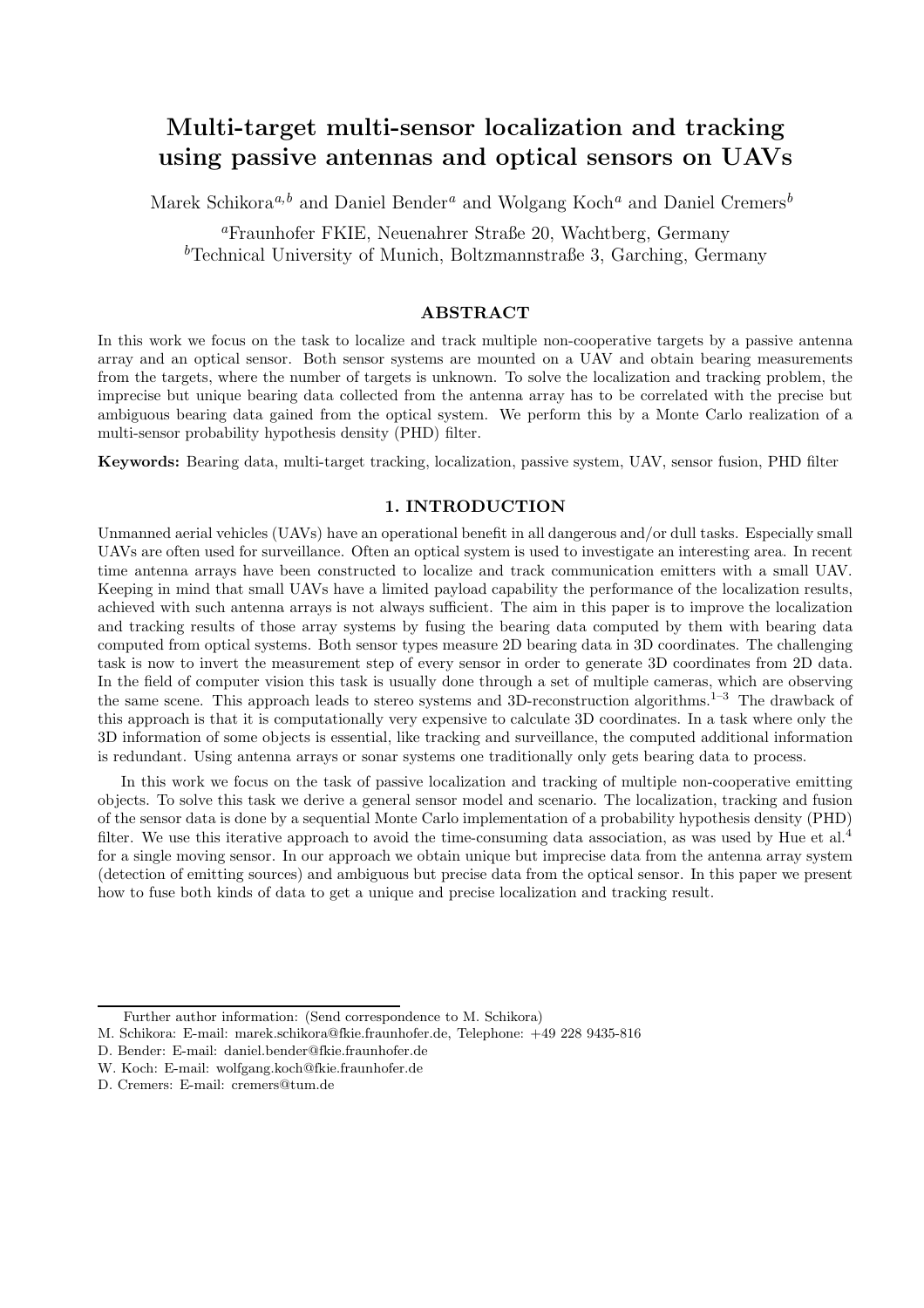#### 2. SENSOR AND TARGET MODEL



Figure 1. Typical scenario used in our simulations and real world experiments. A possible observer path is illustrated by the red ellipse, whereby the blue dots represent the discrete measurement points. The yellow crosses are objects of interest in this scene, which will be localized and tracked from the algorithm by bearing data. The latter is represented by green rays which point in the direction resulting from processing the sensor outputs.

The scenario considered in this work is the following: An observer (UAV) with a camera and a antenna array performs a (non-linear) flight maneuver over a region. Possible objects of interest are detected by some sensor processing and the corresponding bearing angles are calculated. Additionally, measurements from false alarms and clutter are produced by this process and have to be handled by the proposed algorithm to localize and track multiple objects. A typical scenario can be seen in Figure 1. The proposed algorithm is general enough to be easily adapted to another sensor-object geometry. In general we assume the following time scheme: First the antenna system computes bearing data. This data is used to steer the optical system. In the image possible targets are detected and corresponding bearing data is produced. Subsequently a new measurement from the antenna system is computed. This alternating order is kept for the whole scenario. For every new measurement the corresponding sensor model is chosen and the data is processed in the multi-sensor PHD filter.

We assume that the objects move with respect to a linear constant velocity model, so that the object state is a six-dimensional vector

$$
\mathbf{x} = (x, y, z, v_x, v_y, v_z)^T \in \mathbb{R}^6,
$$
\n(1)

with three entries for the position and three entries for the velocities in a Cartesian coordinate system. A local measurement is described by a two-dimensional vector

$$
\mathbf{z}_{\text{obs}} = (\alpha_{\text{obs}}, \varepsilon_{\text{obs}})^T \in \mathbb{R}^2,
$$
\n(2)

whereby  $\alpha \in (-\pi, +\pi]$  is azimuth and  $\varepsilon \in [0, \pi/2]$  is elevation in the local coordinate system of the observer.

## 2.1 Generating bearing measurements from an antenna array

Possible objects of interest are detected by some sensor processing. Using an antenna array, a lot of direction finding algorithms exits,<sup>5–7</sup> which produce local bearing data in the coordinate system of the sensor. In order to localize and track an object over the time we need to transform local measurements in a global coordinate system. This is done by the following three steps:

1. Transform to polar coordinates:

$$
u = \sin(\alpha_{\rm obs})\sin(\varepsilon_{\rm obs})\tag{3}
$$

$$
v = \cos(\alpha_{\rm obs})\sin(\varepsilon_{\rm obs}).\tag{4}
$$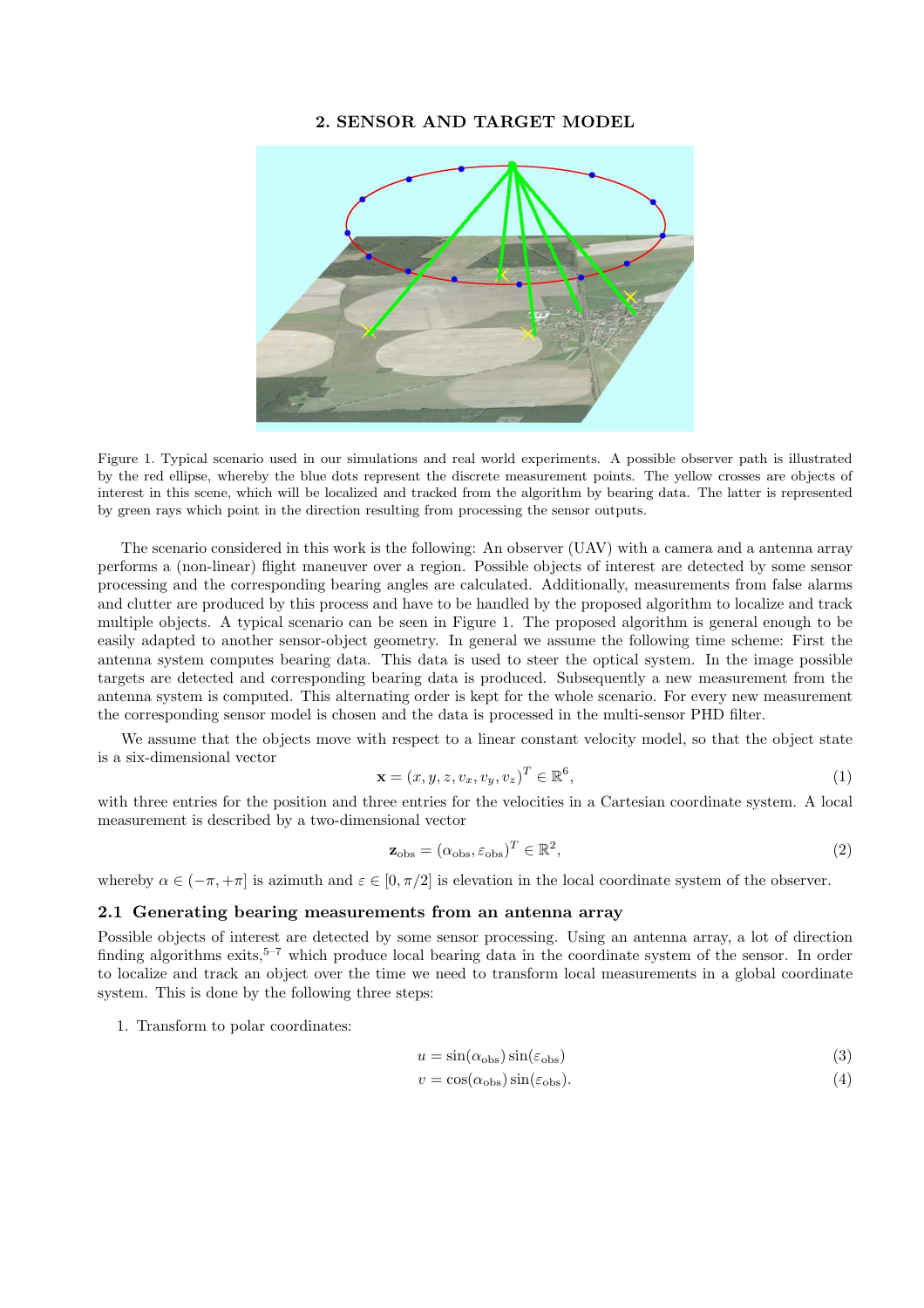2. Rotate the bearing ray  $\rho_{obs}$  according to the attitude of the observer

$$
\rho_{\rm obs} = (v, u, \sqrt{1 - u^2 - v^2})^T
$$
\n(5)

$$
\boldsymbol{\rho}_{\text{global}} = \mathbf{R}^{-1}(\phi, \theta, \psi) \boldsymbol{\rho}_{\text{obs}},\tag{6}
$$

with  $\phi, \theta$  and  $\psi$  denoting the heading, pitch and roll of the observer and  $\mathbf{R}(\phi, \theta, \psi)$  denotes a suitable rotation matrix for this angles.

3. Calculate the measurements in a global coordinate system as follows:

$$
\alpha_{\text{global}} = \arctan\left(\frac{\rho_{\text{global}}(2)}{\rho_{\text{global}}(1)}\right) \tag{7}
$$

$$
\varepsilon_{\text{global}} = \arctan\left(\frac{\sqrt{\rho_{\text{global}}^2(1) + \rho_{\text{global}}^2(2)}}{\rho_{\text{global}}(3)}\right),\tag{8}
$$

leading to

$$
\mathbf{z} = (\alpha_{\text{global}}, \varepsilon_{\text{global}}). \tag{9}
$$

#### 2.2 Generating bearing measurements from an optical system

In a camera system possible targets are detected by applying an object detection strategy on the gained images.<sup>8, 9</sup> These objects are represented by a central pixel  $q$  or rather by its homogeneous counterpart  $q'$  that is used to calculate the global bearing angles z:

1. Determine an arbitrary 3D point  $\mathbf{Q} = (x_{\mathbf{Q}}, y_{\mathbf{Q}}, z_{\mathbf{Q}})^T$  on the projection ray corresponding to the pixel  $\mathbf{q} = (x_{\mathbf{q}}, y_{\mathbf{q}})^T$  or rather  $\mathbf{q}' = (x'_{\mathbf{q}}, y'_{\mathbf{q}}, 1)^T$  by decomposing the projection matrix **P** as follows:

$$
\lambda \mathbf{q}' = \mathbf{P} \begin{bmatrix} \mathbf{Q} \\ 1 \end{bmatrix} = [\mathbf{A} \mid \mathbf{a}] \begin{bmatrix} \mathbf{Q} \\ 1 \end{bmatrix} = \mathbf{A} \mathbf{Q} + \mathbf{a}, \tag{10}
$$

with  $\lambda$  denoting the freely selectable factor of the homogeneous representation of q. This leads to the projection ray:

$$
\mathbf{Q} = -\mathbf{A}^{-1}\mathbf{a} + \lambda \mathbf{A}^{-1}\mathbf{q}',\tag{11}
$$

whereby  $-A^{-1}a$  represents the projection center C of the camera. Setting the height of the point Q to valid value, e.g. in the presented aerial case  $z_{\mathbf{Q}} = 0$ , leads to a value for  $\lambda$  and subsequent to the complete point Q.

2. Calculate the global bearing angles **z** between the point  $\mathbf{Q} = (x_{\mathbf{Q}}, y_{\mathbf{Q}}, z_{\mathbf{Q}})^T$  and the projection center  $\mathbf{C} = (x_{\mathbf{C}}, y_{\mathbf{C}}, z_{\mathbf{C}})^T$  of the camera:

$$
\alpha_{\text{global}} = \arctan\left(\frac{x_{\mathbf{Q}} - x_{\mathbf{C}}}{y_{\mathbf{Q}} - y_{\mathbf{C}}}\right),\tag{12}
$$

$$
\epsilon_{\text{global}} = \arctan\left(\frac{z_{\mathbf{Q}} - z_{\mathbf{C}}}{\sqrt{(x_{\mathbf{Q}} - x_{\mathbf{C}})^2 + (y_{\mathbf{Q}} - y_{\mathbf{C}})^2}}\right) + \frac{\pi}{2}.
$$
\n(13)

For global measurements gained from the antenna system and the optical system we write  $z_{ant} := z$  and  $z_{\text{cam}} := z$ , respectively.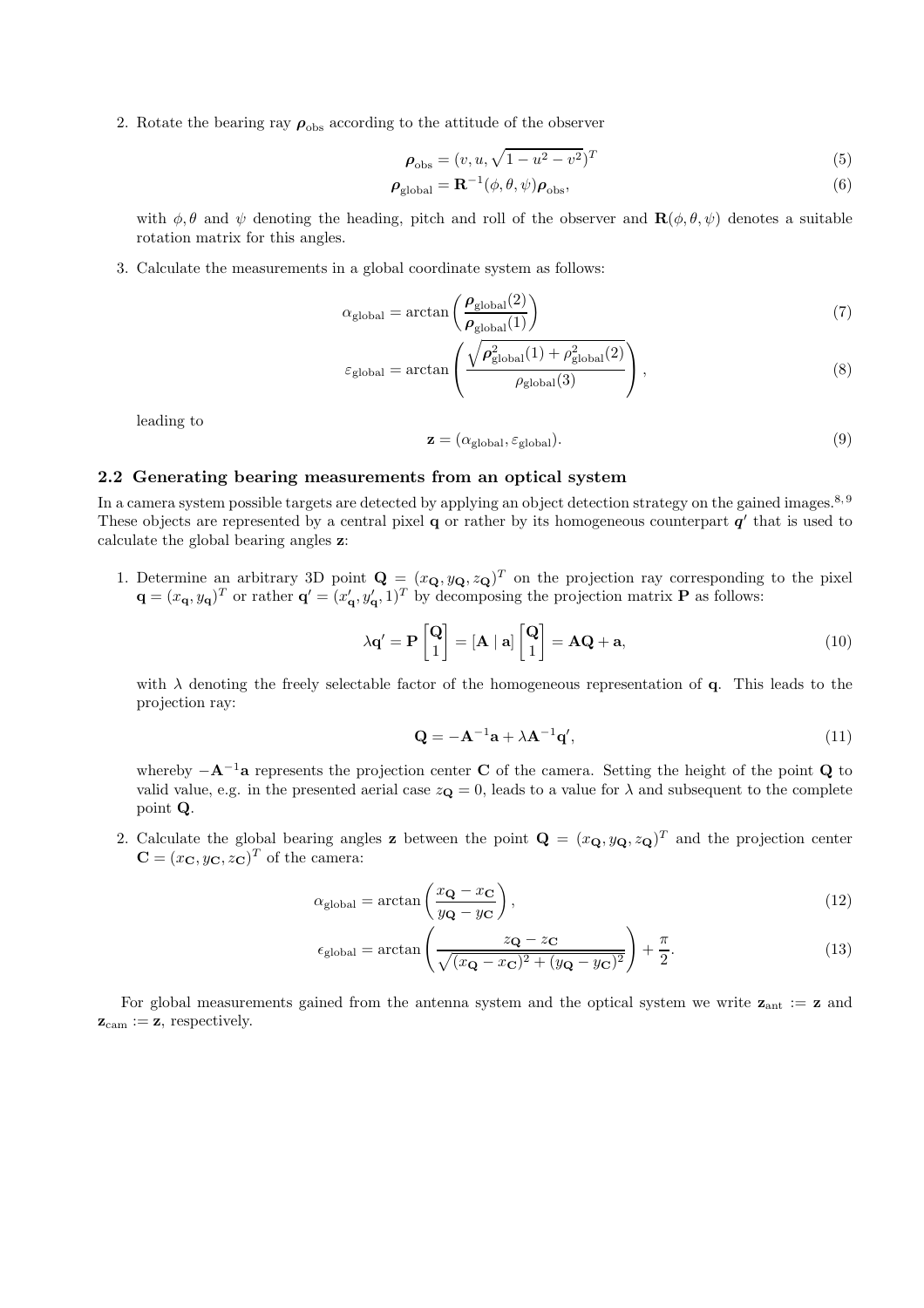#### 3. RANDOM FINITE SET MODEL

In a single-object system, the state and measurement at time  $k$  are represented as two random vectors of possibly different dimensions. These vectors evolve in time, but maintain their initial dimension. However, this is not the case in a multi-object system. Here the multi-object state and multi-object measurement are two collections of individual objects and measurements. The number of these may change over time and lead to another dimension of the multi-object state and multi-object measurement. Furthermore, there exist no ordering for the elements of the multi-object state and measurement. Using the theory proposed by Mahler,<sup>10</sup> the multi-object state and measurement are naturally represented as finite subsets  $X_k$  and  $Z_k$  defined as follows:

Let  $N(k)$  be the number of objects at time-stamp k, which are located at  $\mathbf{x}_{k,1},...,\mathbf{x}_{k,N(k)}$  in the single-object state space  $E_S$ , e.g.  $R^d$  then,

$$
X_k = \left\{ \mathbf{x}_{k,1}, \dots, \mathbf{x}_{k,N(k)} \right\} \in \mathcal{F}(E_S)
$$
\n
$$
(14)
$$

is the multi-object state, where  $\mathcal{F}(E_S)$  denotes the collection of all finite subsets of the space  $E_S$ . Analogous to this, we define the multi-object measurement at the time-step  $k$ 

$$
Z_k = \left\{ \mathbf{z}_{k,1}, \dots, \mathbf{z}_{k,M(k)} \right\} \in \mathcal{F}(E_O), \tag{15}
$$

assuming  $M(k)$  measurements  $z_{k,1},...,z_{k,M(k)}$  in the single-object space  $E_O$  that correspond to real targets and clutter. The sets  $X_k$  and  $Z_k$  are also called random finite sets, for which the first moment, or probability hypothesis density, is the analog of the expectation of a random vector. The integral value of the PHD over a given region in state space leads to the expected number of objects within this region. We define  $D(\mathbf{x}_k|Z^k)$  as the PHD associated with the multi-object posterior  $p(X_k|Z^k)$  at a time-step k, with  $Z^k$  denoting the accumulated measurement from the time-steps 1 to  $k$ . The PHD filter consists of two steps: prediction and update.

The prediction can be realized through the following equation:

$$
D(\mathbf{x}_{k}|Z^{k-1}) = b(\mathbf{x}_{k}) + \int \left[ p_{s}(\mathbf{x}_{k-1}) p(\mathbf{x}_{k}|\mathbf{x}_{k-1}) + b(\mathbf{x}_{k}|\mathbf{x}_{k-1}) \right] D(\mathbf{x}_{k-1}|Z^{k-1}) d\mathbf{x}_{k-1},
$$
\n(16)

where  $b(\mathbf{x}_k)$  denotes the intensity function of spontaneous birth of new objects,  $b(\mathbf{x}_k|\mathbf{x}_{k-1})$  describes the intensity function of the random finite set of objects spawned from the previous state  $\mathbf{x}_{k-1}$ .  $p_s(\mathbf{x}_{k-1})$  is the probability that the object still exists at the time-step k given its previous state  $\mathbf{x}_{k-1}$ , and  $p(\mathbf{x}_k|\mathbf{x}_{k-1})$  is the transition probability density of the individual objects. The update equation can be written as

$$
D(\mathbf{x}_k|Z^k) \cong F(Z_k|\mathbf{x}_k)D(\mathbf{x}_k|Z^{k-1}),\tag{17}
$$

$$
F(Z_k|\mathbf{x}_k) = 1 - p_D(\mathbf{x}_k) + \sum_{\mathbf{z}\in Z_k} \frac{p_D(\mathbf{x}_k)p(\mathbf{z}|\mathbf{x}_x)}{\lambda c(\mathbf{z}) + \int p_D(\mathbf{x}_k)p(\mathbf{z}|\mathbf{x}_k)D(\mathbf{x}_k|Z^{k-1})d\mathbf{x}_k},\tag{18}
$$

with  $p_D(\mathbf{x}_k)$  denoting the probability of the detection of the state  $\mathbf{x}_k$ . Furthermore,  $p(\mathbf{z}|\mathbf{x}_k)$  is the measurement likelihood,  $c(\mathbf{z})$  the probability distribution for every clutter point and  $\lambda$  is the average number of clutter points per scan.

### 4. TRACKING AND LOCALIZATION

We implemented the theory described in the last section with a sequential Monte Carlo method, also known as particle filter. The first attempt to implement this technique for a tracking system, using the random finite set theory, was presented by Vo et al.<sup>11</sup> This was only done for a simulated scenario and not optimized for multi-sensor tracking and localization using bearing data. Following the definition in Equation (1) the state of an individual object will be represented by  $\mathbf{x}_k \in \mathbb{R}^6$ . Each measurement  $\mathbf{z}_{k,t} \in \mathbb{R}^2$  is represented analogous, c.f. (9), with  $t \in \{\text{ant}, \text{cam}\}\text{.}$  For the sake of simplicity, we assume that the object motion model of each target is linear with a constant velocity. With this, the object state prediction can be written as:

$$
\mathbf{x}_k = \mathbf{\Phi}(k, k-1)\mathbf{x}_{k-1} + \mathbf{s}_k,\tag{19}
$$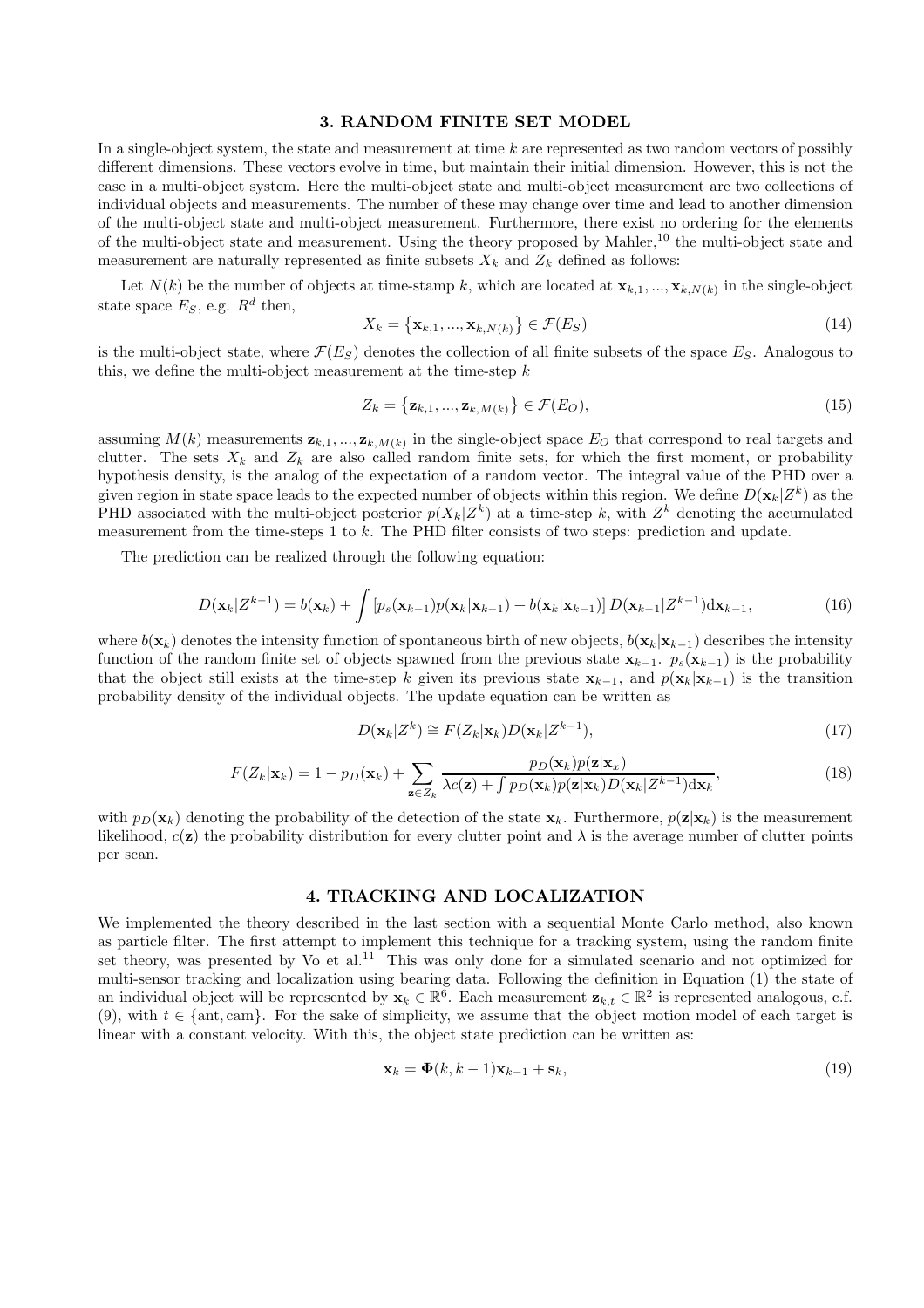where  $s_k$  denotes the zero-mean Gaussian white process noise and

$$
\mathbf{\Phi}(k,k') = \begin{pmatrix} \mathbf{I}_3 & (k-k')\mathbf{I}_3 \\ \mathbf{0}_3 & \mathbf{I}_3 \end{pmatrix} \tag{20}
$$

the transition matrix from time-step  $k'$  to k. Since the measurements are two-dimensional, the likelihood function is given by:

$$
p(\mathbf{z}|\mathbf{x}) = \frac{1}{2\pi |\mathbf{\Sigma}_t|^{\frac{1}{2}}} \exp\left(-\frac{1}{2}(\mathbf{z} - f(\mathbf{x}))^T \mathbf{\Sigma}_t (\mathbf{z} - f(\mathbf{x}))\right),\tag{21}
$$

with the covariance matrix of the measurement noise of the corresponding sensor system  $\Sigma_t$  and the noise-free measurement equation

$$
f(\mathbf{x}) = \begin{pmatrix} \arctan\left(\frac{\mathbf{x}(1) - \mathbf{x}_{\text{obs}}(1)}{\mathbf{x}(2) - \mathbf{x}_{\text{obs}}(2)}\right) \\ \frac{\pi}{2} + \arctan\left(\frac{\mathbf{x}(3) - \mathbf{x}_{\text{obs}}(3)}{\sqrt{(\mathbf{x}(1) - \mathbf{x}_{\text{obs}}(1))^2 + (\mathbf{x}(2) - \mathbf{x}_{\text{obs}}(2))^2}}\right) \end{pmatrix} . \tag{22}
$$

For the imprecise bearing data gained from the antenna array we, use the covariance matrix  $\Sigma_{\text{ant}}$  and a very small clutter rate model, represented through  $\lambda_{ant}$  and  $c_{ant}(\mathbf{z})$ . For the optical system we use a covariance matrix  $\Sigma_{\text{cam}}$  designed for small errors and a high clutter model represented through  $\lambda_{\text{cam}}$  and  $c_{\text{cam}}(z)$ .



Figure 2. Workflow of the proposed algorithm. Bearing data from the antenna array is processed by the SMC-PHD filter. Additionally the actual localization result and this bearing data is used to steer a optical system. The optical bearing data is fused within the filter to get a precise and unique result.

Using the particle filter we can model the birth process  $b(\mathbf{x}_k)$  as a uniformly distributed set of new particles with small weights. Let  $L_k$  denote the number of particles at a time-step k, and let  $J_k$  denote the number of the newly created particles at this time-step. The sequential Monte Carlo (SMC) PHD filter can be summarized as follows:

At a given time-step  $k \geq 0$ , let  $\{\mathbf{x}_k^i, w_k^i\}_{i=1}^{L_k}$  represent a particle-based approximation of the PHD. Then four steps are performed: prediction, detection, update and resample.

1. **Predict** the state of each particle pursuant to a given dynamic model. For  $i = 1, ..., L_{k-1}$ , transform each particle to  $\tilde{\mathbf{x}}_k^i$  according to (19) and keep the weights unchanged. Uniformly sample a new set of particles in the image and set

$$
\tilde{w}_k^i = \frac{1}{J_k}, \text{ for } i = L_{k-1} + 1, ..., L_{k-1} + J_k.
$$
\n(23)

2. Detect possible objects in the scene. This step depends on the used sensor system. The resulting bearing measurements are formulated analogous to (9).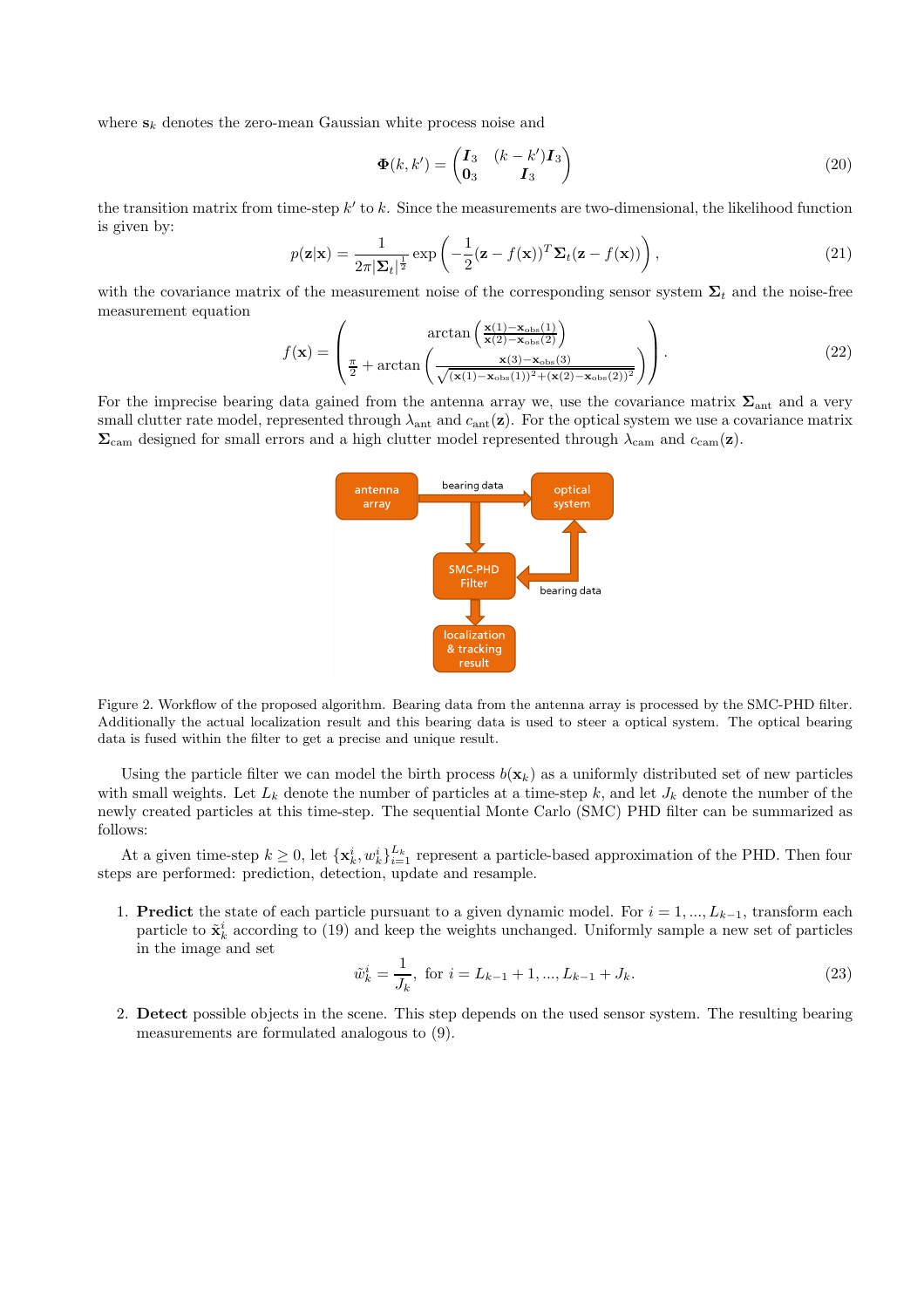3. **Update** the state of each particle by a new set of measurements. For each measurement  $z \in Z_k$  (c.f. (9)) compute

$$
C_k(\mathbf{z}) = \sum_{i=1}^{L_{k-1}+J_k} p_D(\mathbf{x}_k^i) p(\mathbf{z}|\mathbf{x}_k^i) \tilde{w}_k^i.
$$
 (24)

For all particles  $i = 1, ..., L_{k-1} + J_k$  update their weights

$$
\hat{w}_k^i = \left(1 - p_D(\tilde{\mathbf{x}}_k^i) + \sum_{\mathbf{z} \in Z_K} \frac{p_D(\mathbf{x}_k^i) p(\mathbf{z} | \mathbf{x}_k^i)}{\lambda_t c_t(\mathbf{z}) + C_k(\mathbf{z})}\right) \tilde{w}_k^i.
$$
\n(25)

4. Resample the particle set. Firstly the target number has to be estimated as follows:

$$
\hat{N}_k = \sum_{i=1}^{L_{k-1} + J_k} \hat{w}_k^i.
$$
\n(26)

Initialize the cumulative probability with  $c_1 = 0$  and set

$$
c_i = c_{i-1} + \frac{\hat{w}_k^i}{\hat{N}_k}, \text{ for } i = 2, ..., L_{k-1} + J_k.
$$
 (27)

Draw a uniformly distributed starting point  $a_1$  from the interval  $[0, L_k^{-1}]$ . For  $j = 1, ..., L_k$ ,

$$
a_j = a_1 + L_k^{-1} \cdot (j-1) \tag{28}
$$

while 
$$
a_j > c_i
$$
,  $i = i + 1$ . End while.

$$
\mathbf{x}_k^j = \tilde{\mathbf{x}}_k^i \tag{29}
$$

$$
w_k^j = L_k^{-1} \tag{30}
$$

Rescale the weights by  $\hat{N}_k$  to get a new particle set  $\left\{ \mathbf{x}_k^i, \hat{N}_k / L_k \right\}_{i=1}^{L_k}$  $i=1$ 

After each time-step k, we generate a particle cloud  $\left\{ \mathbf{x}_{k}^{i}, \hat{N}_{k}/L_{k}\right\}^{L_{k}}$  $i=1$ , which represents the PHD. To estimate the correct object states from this cloud we have to perform a clustering. The SMC-PHD filter estimates the number of objects for every time-step, so it is possible to use a clustering technique, which requires the number of clusters, e.g.  $k$ -means clustering.<sup>12</sup> However the estimated object number from the PHD has a high variance.<sup>13</sup> To deal with this problem, we use in our experiments the adaptive resonance theory (ART) clustering,<sup>14</sup> which estimates the number of clusters automatically, with a distance parameter as predefined user input. With this kind of clustering we are robust against estimation errors in the number of objects. In fact we only use a subset

$$
S \subset \left\{ \mathbf{x}_k^i, w_k^i \right\}_{i=1}^{L_k},\tag{31}
$$

with

$$
\left(\mathbf{x}_{k}^{i}, w_{k}^{i}\right) \in S \text{ if } w_{k}^{i} \geq \tau. \tag{32}
$$

## 5. RESULTS

In this section, we present localization and tracking results generated by our algorithm. As already presented in our previous work<sup>15</sup> the PHD-filter is very efficient for bearings only tracking, so we are only interested in showing the benefit of sensor data fusion with this approach. We will demonstrate that using both sensors in comparison to use only an antenna array can improve the accuracy strongly. This will be done with simulated data. Following this, we will show real-world results. For all experiments we used 5000 particles in the SMC-PHD filter. All other parameters of the proposed strategy are sensor-dependent and can be estimated, if they are not known.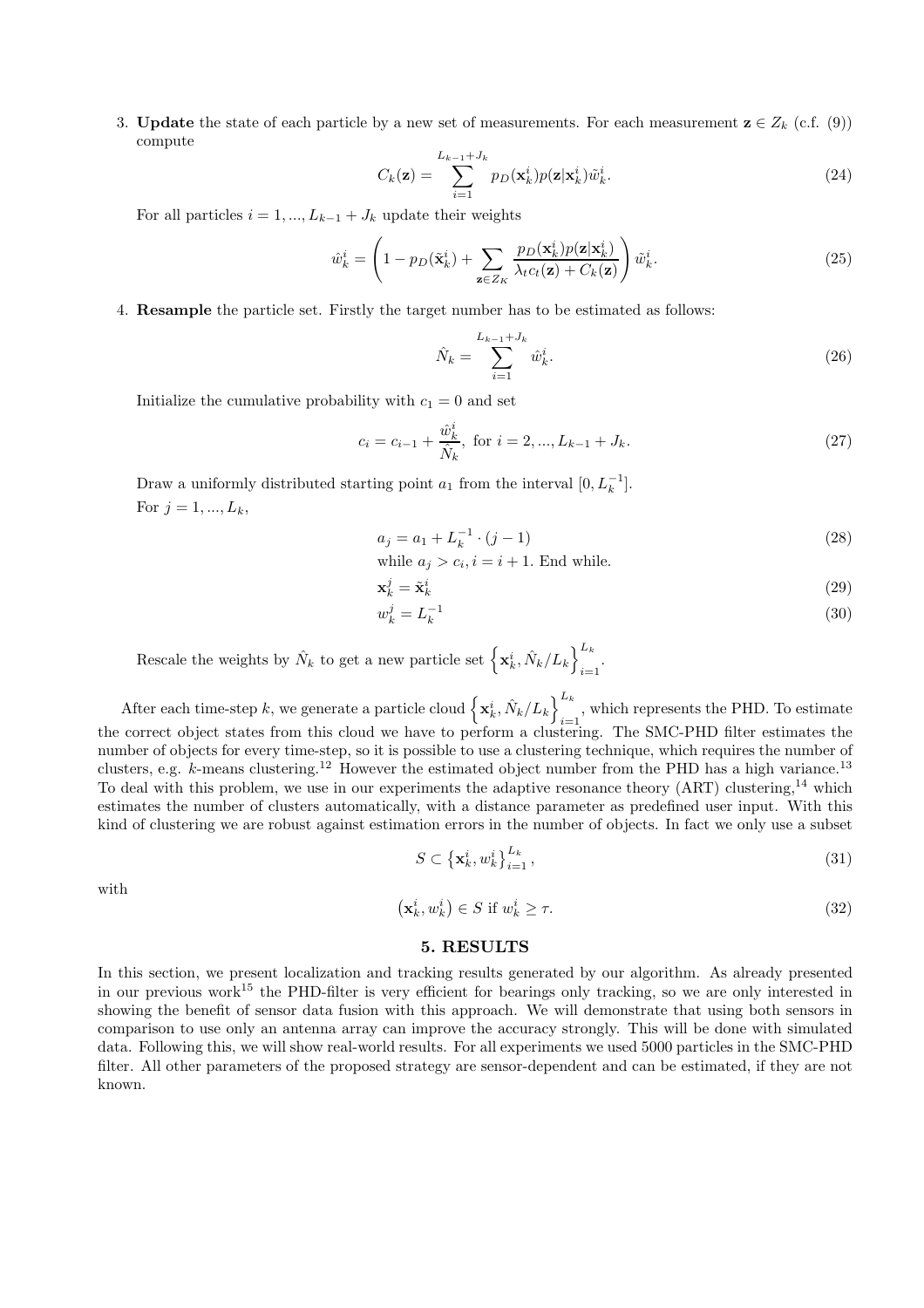## 5.1 Simulated data

Similar to Figure 1 we build up a scenario where an observer performs a half-circle flight over an region of interest. The observer is equipped with a antenna array, specialized for direction finding of communication emitters, and an optical system, which can be steered. The aim is to localize and track non-corporative emitters. Both sensors are modeled with realistic error models and a individual clutter and detection rate. An emitting target is placed in the scene. Additional false targets, which can only be detected by the optical system, are also installed. The quality of the proposed method is measured as localization accuracy. Figure 3 displays localization results for 1000 Monte Carlo simulations for this scenario. Remarkable is the big performance benefit using the proposed method to fuse both sensor types. We achieve an improvement in accuracy by a factor of about six.



Figure 3. Estimated position error over time for 1000 Monte Carlo runs. Curves show mean value and standard derivation for every time-step. Both are generated by a SMC-PHD filter.

#### 5.2 Real data

Additionally to simulated data we test our algorithm with real data gained from an optical system and a threeelement antenna array designed for UAVs. In this scenario we have three stationary targets, which are emitting signals and one that is inertially moving. Figure 4 illustrates the tracking and localization result for those targets. As easily can be recognized the proposed method works well, even for real data. All four targets are localized and tracked correctly. For every time-step the estimated target number is four. The challenge in this data lies in its non-Gaussian error distribution and additional grating lobes effects (i.e. ambiguous array data).

## 6. CONCLUSION

In this paper we demonstrated an approach, that is able to localize and track an unknown number of targets, given bearing data from heterogeneous sensors mounted on a UAV. In order to fuse this data a sequential Monte Carlo implementation of a probability hypothesis density filter is used. This filter is able to handle the nonlinear measurements equation and the data association problem in this multi-target scenario. With a Monte Carlo simulation we could show that the fusion of optical bearing measurements and bearing data from antenna array can improve the localization accuracy by a factor of six in comparison to results achieved using only an antenna array. In addition to this statement we presented real world results, which were generated by an antenna array system and an optical system mounted on a UAV. We were able to localize and track all targets correctly in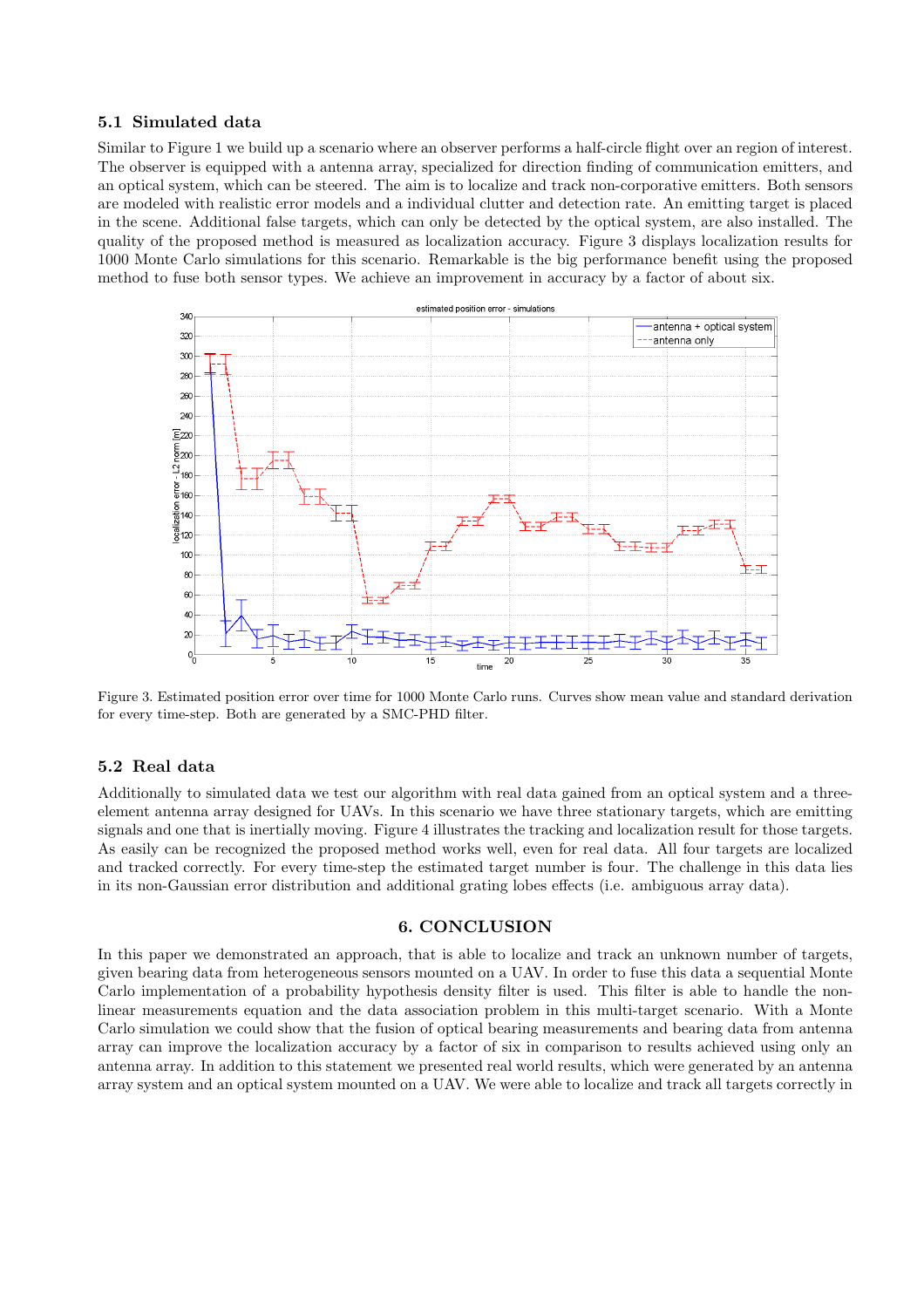the presence of clutter and high bearing errors. These experiments make clear that even with strongly corrupted input data very good results can be achieved using the proposed strategy to fuse bearing data from heterogeneous sensors.



Figure 4. Particle evolution and tracking results for real data. Blue x displays the current observer position. Green + is the true target position for this time-step. The dark green target moves inertially. The black diamonds represent the current tracking result. The red circles illustrate the particle cloud. For a better perspicuity this Figure only shows a projection on the xy-plane of the six-dimensional estimation problem.